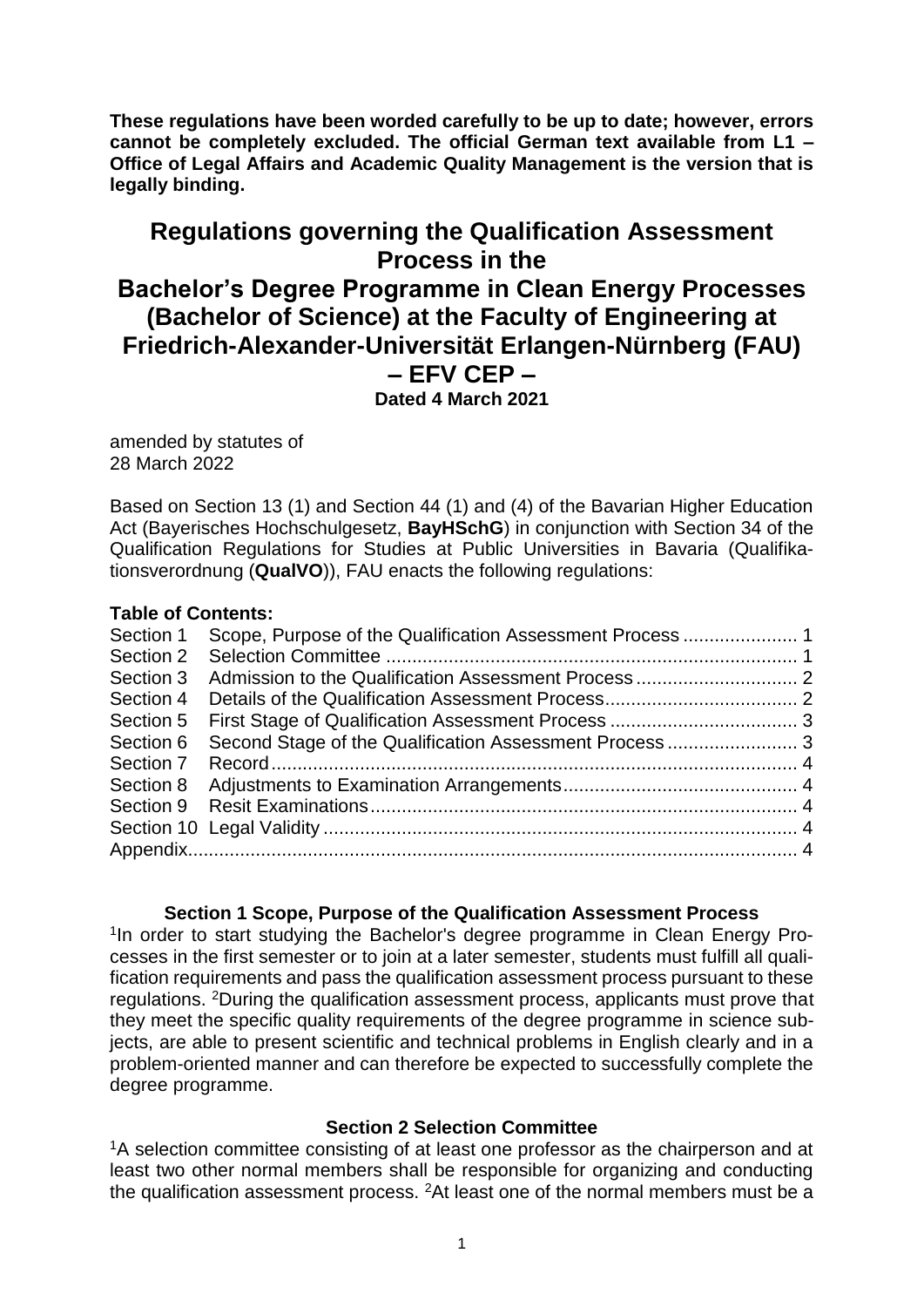professor, but the other may also be a research associate working at FAU who is eligible to administer examinations at the Department of Chemical and Biological Engineering pursuant to Section 9 in the currently valid version of the General Degree Programme and Examination Regulations for Bachelor's and Master's Degree Programmes at the Faculty of Engineering at Friedrich-Alexander-Universität Erlangen-Nürnberg (FAU) – **ABMPO/TechFak** – dated 18 September 2007. <sup>3</sup>Deputies shall be appointed for the chairperson and all other members. All members and their deputies shall be appointed by the Faculty Council of the Faculty of Engineering for a term of office of three years; re-appointment is permitted. 4Pursuant to Section 6 (2), the committee can appoint full-time lecturers from the Faculty of Engineering or retired/emeritus professors from the Faculty of Engineering or research associates working at FAU as examiners to conduct the individual interviews if they are eligible to administer examinations pursuant to Section 9 of **ABMPO/TechFak**. <sup>5</sup>The affairs of the committee shall be governed by Section 41 **BayHSchG** in conjunction with the currently valid version of Section 30 **of the Constitution of Friedrich-Alexander-Universität Erlangen-Nürnberg (FAU)** dated 20 June 2007.

### **Section 3 Admission to the Qualification Assessment Process**

<span id="page-1-0"></span>(1) 1The qualification assessment process is held once every academic year for admission in the following winter semester. <sup>2</sup>Applications for admission to the qualification assessment process should be submitted online within the deadlines announced according to local practice for the required semester, using the relevant forms (FAU application portal) and attaching the documents listed in  $(2)$ . <sup>3</sup>The committee may extend the deadline under certain circumstances.

(2) The application shall include:

- 1. Proof of attaining university entrance qualification,
- 2. Chronological curriculum vitae in English (in a tabular form),
- 3. Letter of application in English focusing on the applicant's suitability for the degree programme (max. 2 pages).

(3) In order to be admitted to the qualification assessment process, applicants must submit the documents listed in (2) to FAU via the application portal.

### **Section 4 Details of the Qualification Assessment Process**

<span id="page-1-1"></span>(1)  $\text{1}$  There are two stages to the qualification assessment process.  $\text{2}$ An overall score is determined for each stage. 3Applicants who have obtained at least 70 points after completing the second stage are deemed suitable and shall be provided with official notification to this effect. <sup>4</sup>Applicants who obtain fewer than 70 points in the first or second stage are considered unsuitable and shall receive a letter of rejection giving reasons for the decision and information on legal remedies available.

(2) <sup>1</sup>The average grade of the applicant's university entrance qualification is converted to a scale of between 0 and 100, with 0 the worst and 100 the best possible score. <sup>2</sup>The scale shall be set in such a way that the lowest possible pass mark for the university entrance qualification shall be awarded 40 points (see **Appendix** for grade scale). <sup>3</sup>In the case of a grade system differing from the grade scale commonly used in Germany, the conversion shall be conducted as set out in Section 2 of the **Appendix**.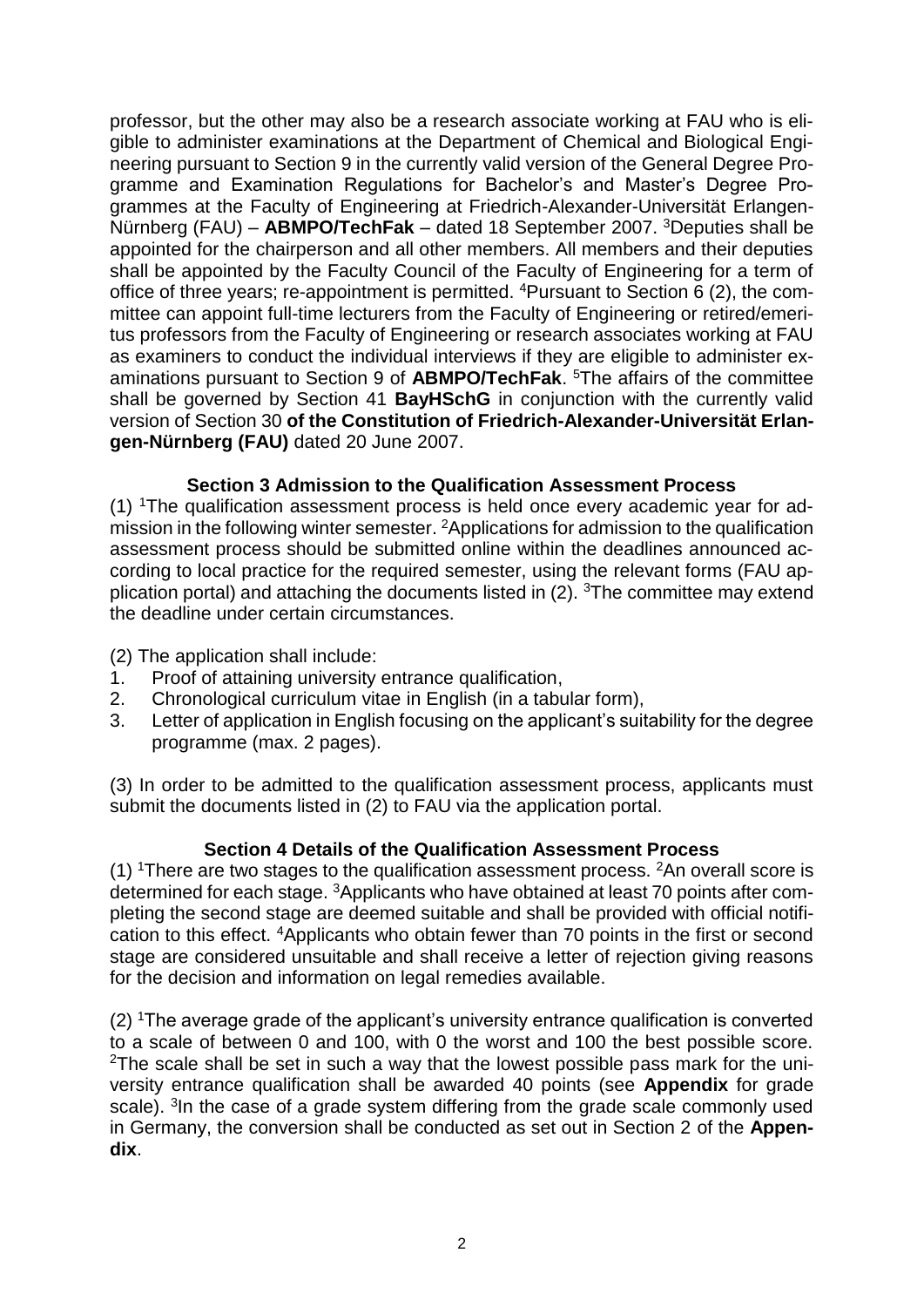# **Section 5 First Stage of Qualification Assessment Process**

<span id="page-2-0"></span>(1) During the first stage of the qualification assessment process, a total score shall be derived as a weighted average of the following criteria:

- 1. Score for the university entrance qualification with a weighting of 70 %
- 2. Score for grade in mathematics with a weighting of 15 %
- 3. Score for grade in English with a weighting of 15 %.

(2) <sup>1</sup>Grades pursuant to (1) nos. 2 and 3 shall be calculated from the arithmetic average of all subject grades for each semester in the final years of senior school (Oberstufe) as stated in the applicant's university entrance qualification. <sup>2</sup>The subject-specific grade of the applicant is converted to a scale of between 0 and 100, with 0 the worst and 100 the best possible score. <sup>3</sup>A score of 0 shall be given to grades of 4.1 or below. <sup>4</sup>The scale shall be set in such a way that the lowest possible pass mark for the subjectspecific grade shall be awarded 70 points (see **Appendix** for grade scale). <sup>5</sup>In the case of a grade system differing from the grade scale commonly used in Germany, the conversion shall be conducted as set out in Section 2 of the **Appendix**. <sup>6</sup>If the grades pursuant to (1) nos. 2 and 3 cannot be ascertained, the relevant subject-specific grade shall be awarded 70 points.

(3) <sup>1</sup>Applicants shall be considered unsuitable if their total score pursuant to (1) is less than 70; Section 4 (1)(2) shall apply. <sup>2</sup>Sentence 1 applies in the case of applicants whose average grade for the university entrance qualification is lower than 2.5 and who do not have a subject-specific grade pursuant to (1).

(4) All other applicants shall proceed to the second stage of the qualification assessment process pursuant to Section 6.

## **Section 6 Second Stage of the Qualification Assessment Process**

<span id="page-2-1"></span>(1) During the second stage of the qualification assessment process, an overall score shall be derived from the total of the following criteria:

- 1. Score for university admission qualification (50 %)
- 2. Score for selection interview pursuant to (2) (50 %).

 $(2)$  <sup>1</sup>The selection interview shall be held in English. <sup>2</sup>The date of the selection interview shall be announced at least one week in advance. <sup>3</sup>If an applicant should be unable to attend due to reasons beyond their control, a second date may be set upon justified request up until two weeks before the start of the lecture period. 4The selection interview shall generally be held as an individual examination and have a length of approximately 15 minutes; it may be held as a group examination with a maximum of five applicants and a length of about 15 minutes per applicant. 5With the applicant's consent, the selection interview may also be carried out via video call. <sup>6</sup>lt shall be conducted by at least one member of the selection committee pursuant to Section 2 in the presence of one observer, or by an examiner appointed pursuant to Section 2 (4) in the presence of an observer pursuant to Section 9 (3) **ABMPO/TechFak**; Section 17 (4) **ABMPO/TechFak** shall apply accordingly. <sup>7</sup> In particular, the selection interview is intended to determine whether the applicant can be expected to achieve the learning outcome of the degree programme by taking an independent and responsible academic approach.

 $(3)$  <sup>1</sup>In the selection interview pursuant to  $(2)$ , applicants shall be evaluated according to the following criteria: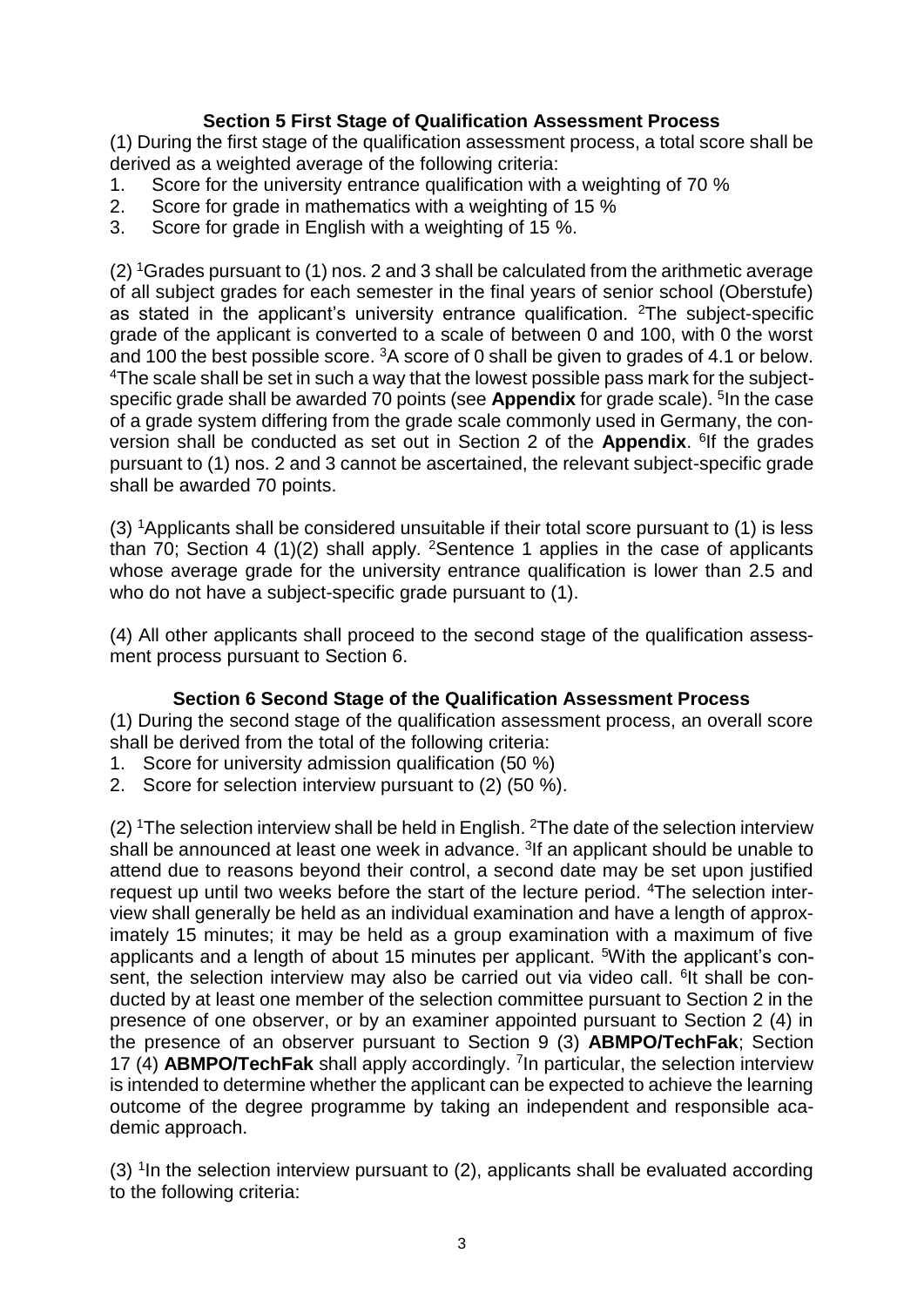- 1. Standard of knowledge of mathematics, physics and chemistry (50 %)
- 2. Understanding of expected learning outcomes and content covered by the degree programme (discussion based on letter of application pursuant to Section 3 (2)(3)) (50 %).

 $2An$  individual grade and a score pursuant to the table for the conversion of university entrance qualifications shall be awarded for the selection interview, see Section 1 in the **Appendix**. <sup>3</sup>The examiner in the selection interview pursuant to (2)(6) shall submit a recommendation and report to the selection committee about the interview. <sup>4</sup>The selection committee shall then determine the grade and the resulting final number of points for the selection interview.

(4) <sup>1</sup>Applicants whose total score derived from both stages of the process totals 70 points or above shall be considered suitable. <sup>2</sup>All other applicants shall be considered unsuitable; Section 4 (1)(2) shall apply accordingly.

#### **Section 7 Record**

<span id="page-3-0"></span><sup>1</sup>An official record shall be produced for both stages of the qualification assessment process, showing the date, duration and place of the assessment, the names of the applicants and examiners and the decision of the selection committee in bullet points. <sup>2</sup>The record shall be signed by the chairperson of the committee or their deputy if the chairperson is unable to sign for any reason.

### **Section 8 Adjustments to Examination Arrangements**

<span id="page-3-1"></span>Any adjustments to arrangements shall be governed by Section 2 of the **Bavarian Higher Education Admissions Law** in conjunction with the **Bavarian Higher Education Admissions Regulation**.

### **Section 9 Resit Examinations**

<span id="page-3-2"></span>Applicants may attempt the qualification assessment process one more time, at the soonest at the next date scheduled for the qualification assessment process.

### **Section 10 Legal Validity**

<span id="page-3-3"></span>(1) <sup>1</sup>These regulations shall come into effect on the day after their publication. <sup>2</sup>They shall apply for the first time to prospective students applying to start studying in winter semester 2021/2022.

(2) <sup>1</sup>The first amendment statute shall come into effect on the day after its publication. <sup>2</sup>It shall apply to all students starting a degree programme from winter semester 2022/2023 onwards.

## <span id="page-3-4"></span>**Appendix**

**1.** The following grade scale is used to determine the score for the average grade for the university entrance qualification (pursuant to Section 4 (2)) and the subject-specific individual grade (pursuant to Section 5 (1) nos. 2 and 3)):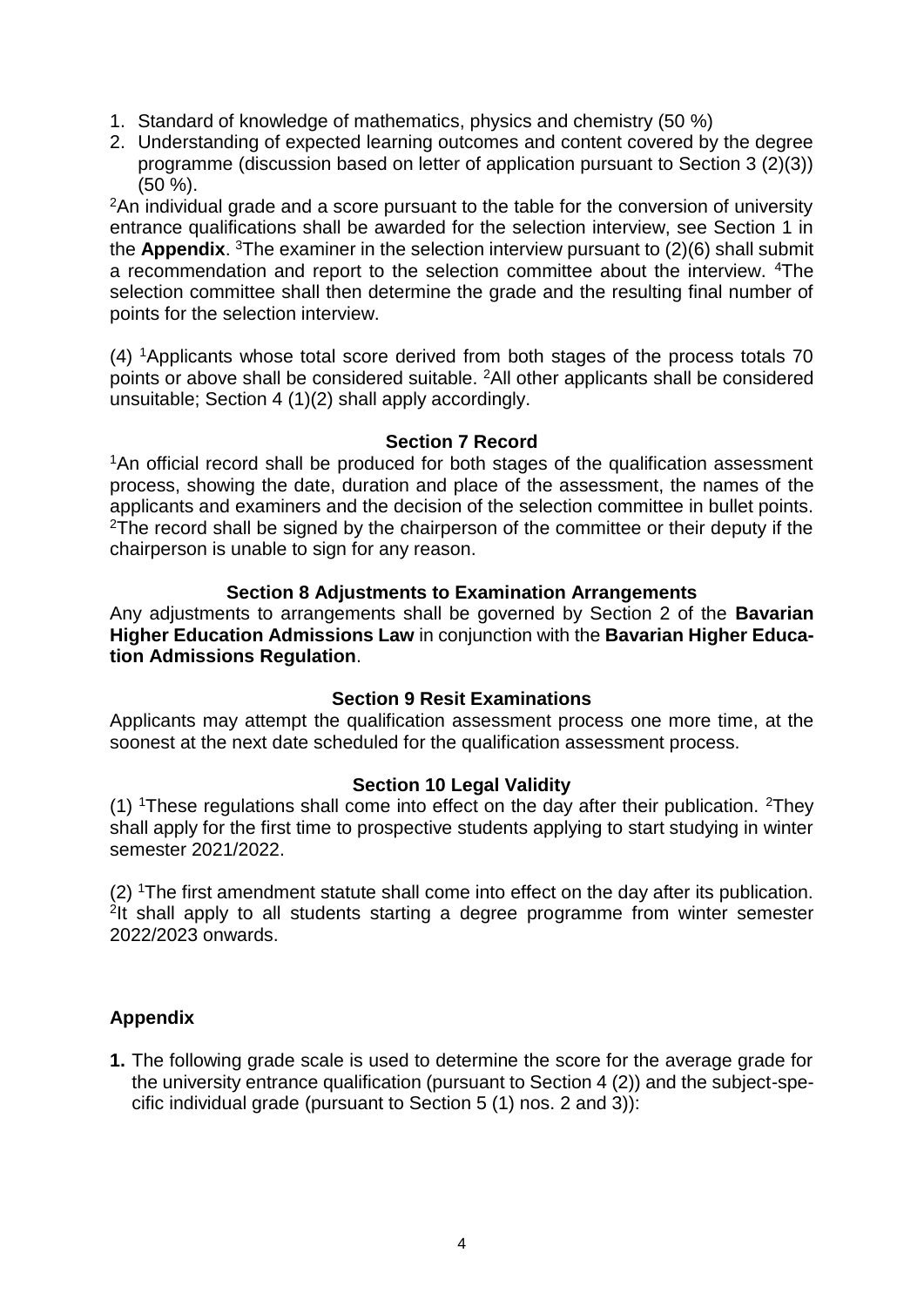| Points for univer-<br>sity entrance quali-<br>fication (e. g.<br>grades from final<br>years of senior<br>school in Germany) | Grade<br>of uni-<br>versity<br>en-<br>trance<br>qualifi-<br>cation | Score for average<br>grade for university<br>entrance qualification<br>(pursuant to Section<br>4(2) | Score for subject-specific in-<br>dividual grade of the univer-<br>sity entrance qualification<br>(pursuant to Section 5 (2)) |
|-----------------------------------------------------------------------------------------------------------------------------|--------------------------------------------------------------------|-----------------------------------------------------------------------------------------------------|-------------------------------------------------------------------------------------------------------------------------------|
| 15                                                                                                                          | 1.0                                                                | 100                                                                                                 | 100                                                                                                                           |
|                                                                                                                             | 1.1                                                                | 98                                                                                                  | 99                                                                                                                            |
|                                                                                                                             | 1.2                                                                | 96                                                                                                  | 98                                                                                                                            |
| 14                                                                                                                          | 1.3                                                                | 94                                                                                                  | 97                                                                                                                            |
|                                                                                                                             | 1.4                                                                | 92                                                                                                  | 96                                                                                                                            |
|                                                                                                                             | 1.5                                                                | 90                                                                                                  | 95                                                                                                                            |
| 13                                                                                                                          | 1.6                                                                | 88                                                                                                  | 94                                                                                                                            |
|                                                                                                                             | 1.7                                                                | 86                                                                                                  | 93                                                                                                                            |
|                                                                                                                             | 1.8                                                                | 84                                                                                                  | 92                                                                                                                            |
| 12                                                                                                                          | 1.9                                                                | 82                                                                                                  | 91                                                                                                                            |
|                                                                                                                             | 2.0                                                                | 80                                                                                                  | 90                                                                                                                            |
|                                                                                                                             | 2.1                                                                | 78                                                                                                  | 89                                                                                                                            |
| 11                                                                                                                          | 2.2                                                                | 76                                                                                                  | 88                                                                                                                            |
|                                                                                                                             | 2.3                                                                | 74                                                                                                  | 87                                                                                                                            |
|                                                                                                                             | 2.4                                                                | 72                                                                                                  | 86                                                                                                                            |
| 10                                                                                                                          | 2.5                                                                | 70                                                                                                  | 85                                                                                                                            |
|                                                                                                                             | 2.6                                                                | 68                                                                                                  | 84                                                                                                                            |
|                                                                                                                             | 2.7                                                                | 66                                                                                                  | 83                                                                                                                            |
| 9                                                                                                                           | 2.8                                                                | 64                                                                                                  | 82                                                                                                                            |
|                                                                                                                             | 2.9                                                                | 62                                                                                                  | 81                                                                                                                            |
|                                                                                                                             | 3.0                                                                | 60                                                                                                  | 80                                                                                                                            |
| 8                                                                                                                           | 3.1                                                                | 58                                                                                                  | 79                                                                                                                            |
|                                                                                                                             | 3.2                                                                | 56                                                                                                  | 78                                                                                                                            |
|                                                                                                                             | 3.3                                                                | 54                                                                                                  | 77                                                                                                                            |
| 7                                                                                                                           | 3.4                                                                | 52                                                                                                  | 76                                                                                                                            |
|                                                                                                                             | 3.5                                                                | 50                                                                                                  | 75                                                                                                                            |
| 6                                                                                                                           | 3.6                                                                | 48                                                                                                  | 74                                                                                                                            |
|                                                                                                                             | 3.7                                                                | 46                                                                                                  | 73                                                                                                                            |
|                                                                                                                             | 3.8                                                                | 44                                                                                                  | 72                                                                                                                            |
| 5                                                                                                                           | 3.9                                                                | 42                                                                                                  | 71                                                                                                                            |
|                                                                                                                             | 4.0                                                                | 40<br>38                                                                                            | 70                                                                                                                            |
|                                                                                                                             | 4.1<br>4.2                                                         | 36                                                                                                  | $\pmb{0}$<br>$\pmb{0}$                                                                                                        |
| 4                                                                                                                           | 4.3                                                                | 34                                                                                                  | $\pmb{0}$                                                                                                                     |
|                                                                                                                             | 4.4                                                                | 32                                                                                                  | $\pmb{0}$                                                                                                                     |
|                                                                                                                             | 4.5                                                                | 30                                                                                                  | $\mathbf 0$                                                                                                                   |
| 3                                                                                                                           | 4.6                                                                | 28                                                                                                  | 0                                                                                                                             |
|                                                                                                                             | 4.7                                                                | 26                                                                                                  | $\pmb{0}$                                                                                                                     |
|                                                                                                                             | 4.8                                                                | 24                                                                                                  | $\mathbf 0$                                                                                                                   |
| $\overline{c}$                                                                                                              | 4.9                                                                | 22                                                                                                  | $\mathbf 0$                                                                                                                   |
|                                                                                                                             | $5.0\,$                                                            | 20                                                                                                  | $\pmb{0}$                                                                                                                     |
|                                                                                                                             | 5.1                                                                | 18                                                                                                  | 0                                                                                                                             |
| $\mathbf 1$                                                                                                                 | 5.2                                                                | 16                                                                                                  | $\pmb{0}$                                                                                                                     |
|                                                                                                                             | 5.3                                                                | 14                                                                                                  | $\pmb{0}$                                                                                                                     |
|                                                                                                                             | 5.4                                                                | 12                                                                                                  | 0                                                                                                                             |
| 0                                                                                                                           | 5.5                                                                | 10                                                                                                  | 0                                                                                                                             |
|                                                                                                                             | 5.6                                                                | 8                                                                                                   | $\pmb{0}$                                                                                                                     |
|                                                                                                                             | 5.7                                                                | 6                                                                                                   | 0                                                                                                                             |